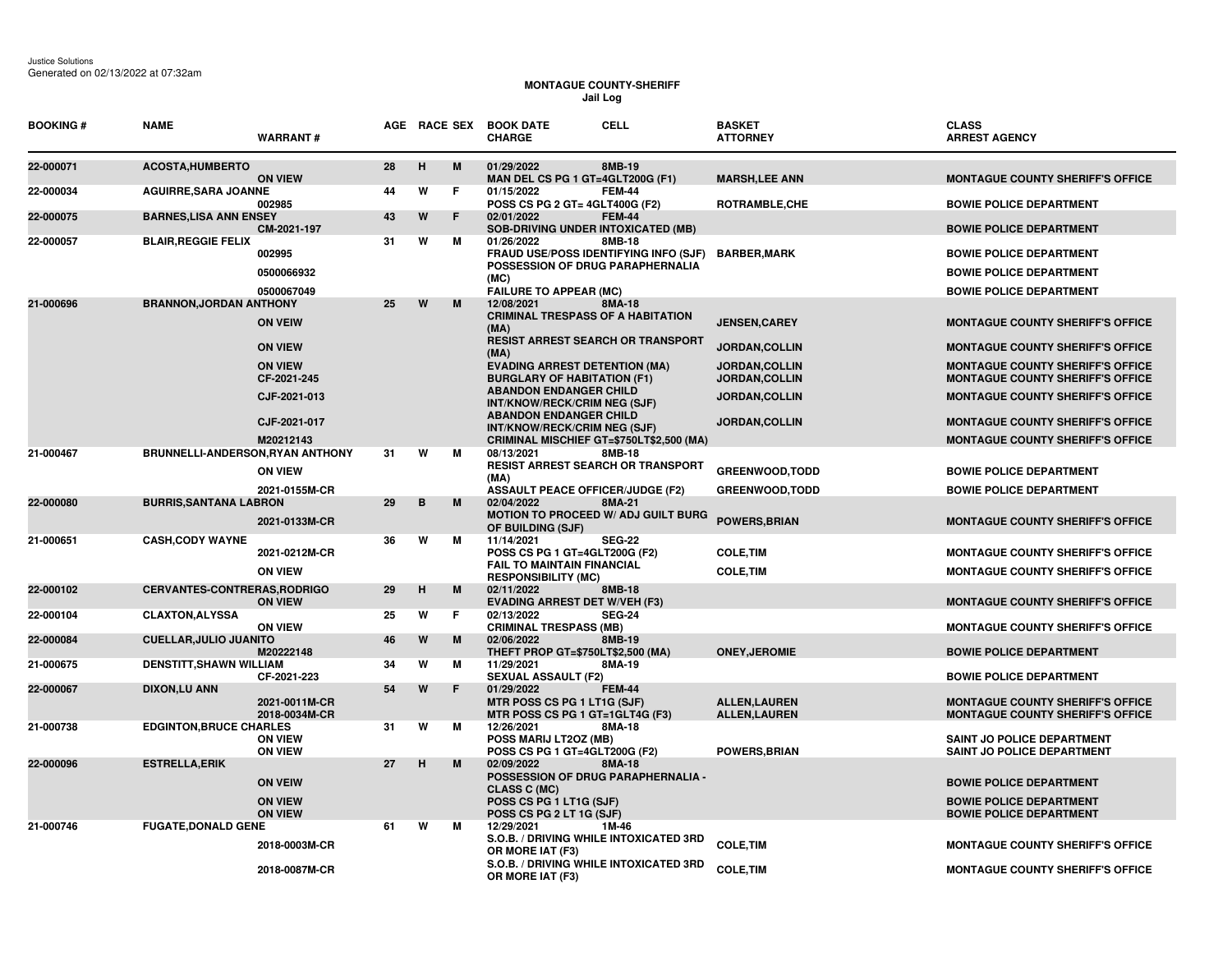|           |                                   | 17075932                                                             |     |   |    | ALL CLASS C/ OPEN CONTAINER (MC)                                                                                                                             |                                        | <b>MONTAGUE COUNTY SHERIFF'S OFFICE</b>                                                                                              |
|-----------|-----------------------------------|----------------------------------------------------------------------|-----|---|----|--------------------------------------------------------------------------------------------------------------------------------------------------------------|----------------------------------------|--------------------------------------------------------------------------------------------------------------------------------------|
| 22-000098 | <b>HENANDEZQUINTERO,ISAAC</b>     | <b>ON VIEW</b><br><b>ON VIEW</b><br><b>ON VIEW</b><br><b>ON VIEW</b> | 26  | H | M  | 8MB-21<br>02/10/2022<br>POSS CS PG 1 GT=1GLT4G (F3)<br>POSS CS PG3 LT28G (MA)<br><b>UNL CARRYING WEAPON (MA)</b><br>POSSESSION OF DRUG PARAPHERNALIA<br>(MC) |                                        | <b>BOWIE POLICE DEPARTMENT</b><br><b>BOWIE POLICE DEPARTMENT</b><br><b>BOWIE POLICE DEPARTMENT</b><br><b>BOWIE POLICE DEPARTMENT</b> |
| 21-000295 | HERNANDEZ, OSCAR ALFREDO          |                                                                      | 26  | н | м  | 05/21/2021<br>1M-47                                                                                                                                          |                                        |                                                                                                                                      |
|           |                                   | F2021568                                                             |     |   |    | <b>SOB - SEXUAL ASSAULT IN DISASTER AREA <sub>ODOM,</sub>LANHON</b><br>(F1)                                                                                  |                                        | <b>TEXAS DEPARTMENT OF PUBLIC SAF</b>                                                                                                |
|           |                                   | PRL2105000127                                                        |     |   |    | ICE HOLD ()                                                                                                                                                  | <b>ODOM,LANHON</b>                     | <b>TEXAS DEPARTMENT OF PUBLIC SAF</b>                                                                                                |
| 22-000079 | <b>HILL, JOHN CHRISTOPHER</b>     |                                                                      | 37  | W | M  | 02/02/2022<br>8MB-18                                                                                                                                         |                                        |                                                                                                                                      |
|           |                                   | 003001                                                               |     |   |    | <b>CRIMINAL TRESPASS (MB)</b>                                                                                                                                | <b>BAKER, DOUGLAS L.</b>               | <b>BOWIE POLICE DEPARTMENT</b>                                                                                                       |
| 22-000073 | <b>HOLLAR, DILLON WAYNE</b>       | 002964                                                               | 29  | W | м  | <b>SEG-23</b><br>01/31/2022<br><b>CRIMINAL TRESPASS (MB)</b>                                                                                                 |                                        | <b>SAINT JO POLICE DEPARTMENT</b>                                                                                                    |
|           |                                   | 002963                                                               |     |   |    | RESIST ARREST SEARCH OR TRANSPORT                                                                                                                            |                                        |                                                                                                                                      |
|           |                                   |                                                                      |     |   |    | (MA)                                                                                                                                                         |                                        | SAINT JO POLICE DEPARTMENT                                                                                                           |
| 21-000679 | <b>HOWARD, MARCY LYNN</b>         | 002962                                                               | 47  | W | F. | CRIMINAL MISCHIEF GT=\$750LT\$2,500 (MA)<br>11/30/2021<br><b>FEM-43</b>                                                                                      |                                        | SAINT JO POLICE DEPARTMENT                                                                                                           |
|           |                                   | F1530580L<br>CF-2021-241<br>CM-2021-263                              |     |   |    | SOB - MAN DEL CS PG 1 GT=4GLT200G (F1)<br>POSS CS PG 1 LT1G (SJF)<br>POSS MARIJ LT2OZ (MB)                                                                   |                                        | <b>MONTAGUE COUNTY SHERIFF'S OFFICE</b><br><b>MONTAGUE COUNTY SHERIFF'S OFFICE</b><br><b>MONTAGUE COUNTY SHERIFF'S OFFICE</b>        |
| 21-000701 | <b>HULEN, REBECCA DANIELLE</b>    |                                                                      | -31 | W | F  | 12/09/2021<br><b>FEM-43</b>                                                                                                                                  |                                        |                                                                                                                                      |
| 22-000056 | <b>LEMONS, DANIEL DEWAYNE</b>     | 2021-0123M-CR                                                        | 36  | W | M  | MAN DEL CS PG 1 GT=4GLT200G (F1)<br>01/25/2022<br><b>SEG-25</b>                                                                                              |                                        | <b>MONTAGUE COUNTY SHERIFF'S OFFICE</b>                                                                                              |
|           |                                   | CF-2022-123                                                          |     |   |    | UNLAWFUL POSSESSION FIREAM BY FELON <sub>YANDELL,</sub> TRAVIS                                                                                               |                                        | <b>MONTAGUE COUNTY SHERIFF'S OFFICE</b>                                                                                              |
|           |                                   |                                                                      |     |   |    | (F3)                                                                                                                                                         |                                        |                                                                                                                                      |
|           |                                   | CF-2022-125<br>CF-2022-124<br><b>ON VIEW</b>                         |     |   |    | POSS CS PG 1 LT1G (SJF)<br>THEFT PROP GT=\$2,500LT\$30K (SJF)<br><b>POSS DANGEROUS DRUG (MA)</b>                                                             | YANDELL, TRAVIS<br>YANDELL, TRAVIS     | <b>MONTAGUE COUNTY SHERIFF'S OFFICE</b><br><b>MONTAGUE COUNTY SHERIFF'S OFFICE</b><br><b>MONTAGUE COUNTY SHERIFF'S OFFICE</b>        |
|           |                                   | CF-2022-133                                                          |     |   |    | THEFT PROP GT=\$2,500LT\$30K (SJF)                                                                                                                           | YANDELL, TRAVIS                        | <b>MONTAGUE COUNTY SHERIFF'S OFFICE</b>                                                                                              |
| 22-000097 | <b>LOCKLEAR, DAIDRIAN QUINTIN</b> | CR-81093-1<br>CR-81092-1                                             | 19  | в | м  | 02/10/2022<br>8MB-18<br><b>UNL CARRYING WEAPON (MA)</b><br>POSS MARIJ LT2OZ (MB)                                                                             |                                        | <b>BOWIE POLICE DEPARTMENT</b><br><b>BOWIE POLICE DEPARTMENT</b>                                                                     |
| 21-000747 | <b>MCGEE, KEVIN SCOTT</b>         | <b>ON VIEW</b>                                                       | 50  | W | M  | 12/30/2021<br>8MB-21<br>AGG ASSAULT DATE/FAMILY/HOUSE<br>W/WEAPON (F1)                                                                                       |                                        | <b>BOWIE POLICE DEPARTMENT</b>                                                                                                       |
| 21-000744 | <b>MONEY, WESLEY FRANKLIN</b>     | <b>ON VIEW</b>                                                       | 25  | W | м  | 12/29/2021<br>8MB-21<br><b>EVADING ARREST DETENTION (MA)</b>                                                                                                 |                                        | <b>BOWIE POLICE DEPARTMENT</b>                                                                                                       |
|           |                                   | <b>ON VIEW</b>                                                       |     |   |    | POSS STOLEN PROP(THEFT PROP<br>\$100-\$750) (MB)                                                                                                             |                                        | <b>BOWIE POLICE DEPARTMENT</b>                                                                                                       |
|           |                                   | <b>ON VIEW</b>                                                       |     |   |    | <b>FRAUD USE/POSS IDENTIFYING INFO #</b><br><b>ITEMS 5LT10 (F3)</b>                                                                                          | JORDAN, COLLIN                         | <b>BOWIE POLICE DEPARTMENT</b>                                                                                                       |
|           |                                   | <b>ON VIEW</b><br>2021-0142M-CR                                      |     |   |    | <b>POSS DANGEROUS DRUG (MA)</b><br>CAPIAS/MTP-POSS CS PG 1 LT1G (SJF)                                                                                        | JORDAN, COLLIN<br><b>JORDAN,COLLIN</b> | <b>BOWIE POLICE DEPARTMENT</b><br><b>BOWIE POLICE DEPARTMENT</b>                                                                     |
| 22-000011 | <b>NAIL, AARON EUGENE JR</b>      |                                                                      | 37  | W | M  | 01/06/2022<br>8MA-19                                                                                                                                         |                                        |                                                                                                                                      |
| 22-000022 | <b>NEISS, JERRY ALAN</b>          | <b>ON VIEW</b>                                                       | 35  | W | м  | POSS CS PG 1 GT=1GLT4G (F3)<br>01/12/2022<br>8MB-21                                                                                                          | <b>POWERS, BRIAN</b>                   | <b>BOWIE POLICE DEPARTMENT</b>                                                                                                       |
|           |                                   | F20212625                                                            |     |   |    | FAIL TO COMPLY SEX OFF DUTY TO REG<br>LIFE/ANNUAL (F3)                                                                                                       | JORDAN, COLLIN                         | <b>MONTAGUE COUNTY SHERIFF'S OFFICE</b>                                                                                              |
| 22-000065 | PADGETT, AMY ELIZABETH            | 2020-0042M-CR<br>2020-0153M-CR                                       | 25  | W | F  | 01/29/2022<br><b>FEM-43</b><br><b>MTR - BURGLARY OF HABITATION (F2)</b><br>MTR - POSS CS PG 1 GT=1GLT4G (F3)                                                 | <b>COLE, TIM</b><br><b>COLE, TIM</b>   | <b>SAINT JO POLICE DEPARTMENT</b><br><b>SAINT JO POLICE DEPARTMENT</b>                                                               |
|           |                                   | 2020-0154M-CR                                                        |     |   |    | MTR - POSS CS PG 1 LT1G (F)                                                                                                                                  | <b>COLE, TIM</b>                       | <b>SAINT JO POLICE DEPARTMENT</b>                                                                                                    |
|           |                                   | 2021-0192M-CR                                                        |     |   |    | MTR - POSS CS PG 1 GT=4GLT200G (F2)                                                                                                                          | <b>COLE, TIM</b>                       | SAINT JO POLICE DEPARTMENT                                                                                                           |
| 22-000087 | <b>SAMPSON.DAVID LYNN</b>         | 21-016                                                               | 31  | W | м  | 02/07/2022<br>8MB-21<br><b>SOB - SELL DIST DISPLAY HARMFUL</b><br><b>MATERIAL/MINOR (MA)</b>                                                                 |                                        | <b>MONTAGUE COUNTY SHERIFF'S OFFICE</b>                                                                                              |
| 21-000266 | <b>SANDERS, LANE JOSEPH</b>       |                                                                      | 25  | W | M  | 8M-16<br>05/07/2021                                                                                                                                          |                                        |                                                                                                                                      |
|           |                                   | 2020-0133M-CR                                                        |     |   |    | MTP - POSS CS PG 1 GT=4GLT200G (F2)                                                                                                                          | <b>WILLIAMS, ROGER</b>                 | <b>BOWIE POLICE DEPARTMENT</b>                                                                                                       |
|           |                                   | 2020-0134M-CR                                                        |     |   |    | MTP - EVADING ARREST DETENTION W/VEH Williams, Roger<br>OR WATERCRAFT (SJF)                                                                                  |                                        | <b>BOWIE POLICE DEPARTMENT</b>                                                                                                       |
|           |                                   | <b>ON VIEW</b>                                                       |     |   |    | <b>RESIST ARREST SEARCH OR TRANSPORT</b><br>(MA)                                                                                                             | Williams, Roger                        | <b>BOWIE POLICE DEPARTMENT</b>                                                                                                       |
| 21-000709 | SMITH, CACIA ALEXANDRIA           |                                                                      | 27  | W | F. | 12/14/2021<br><b>FEM-44</b>                                                                                                                                  |                                        |                                                                                                                                      |
|           |                                   | CJF-2021-014                                                         |     |   |    | <b>ABANDON ENDANGER CHILD</b><br>INT/KNOW/RECK/CRIM NEG (SJF)                                                                                                | <b>MARSH,LEE ANN</b>                   | <b>MONTAGUE COUNTY SHERIFF'S OFFICE</b>                                                                                              |